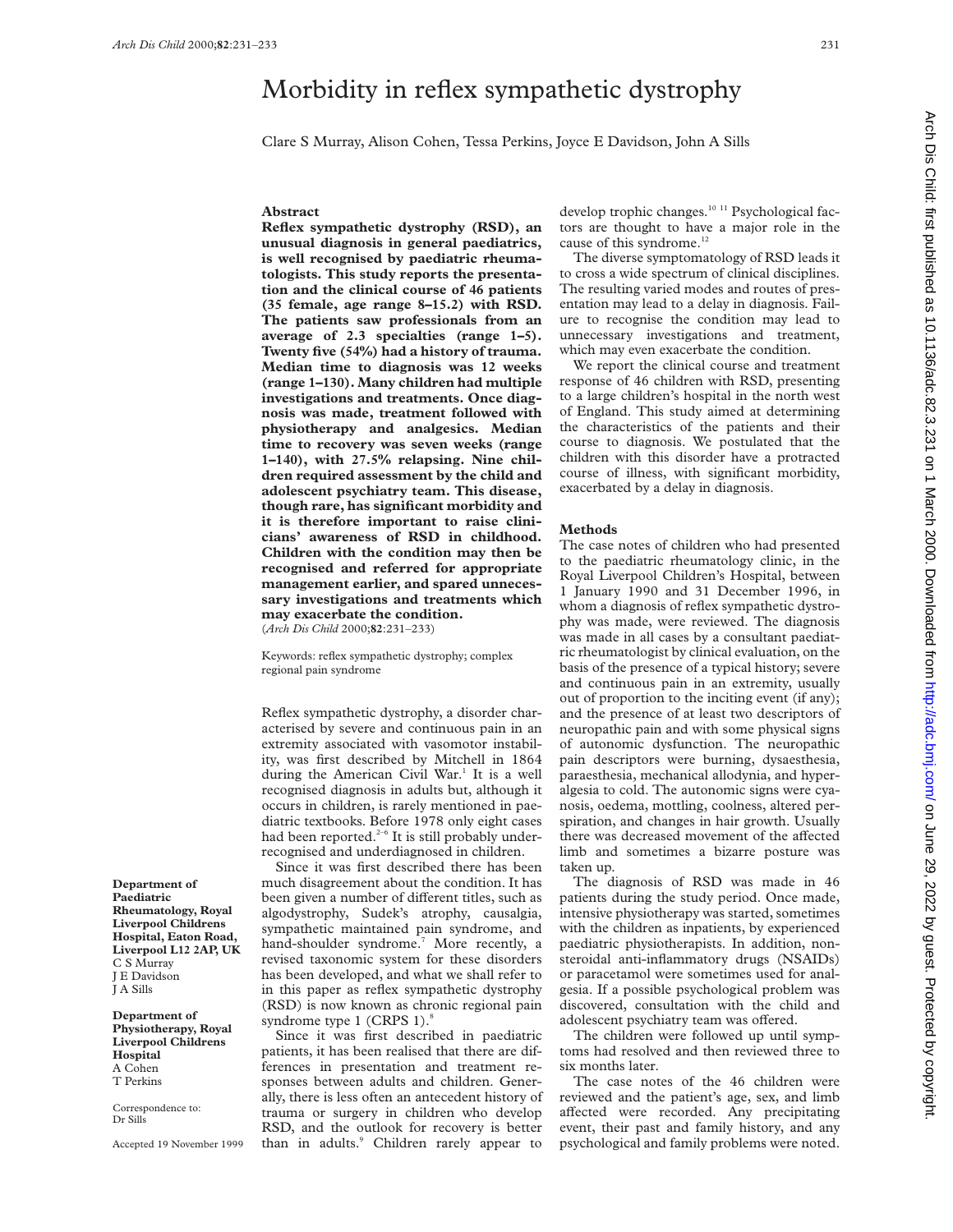The number and nature of professionals previously seen with the problem, and the number and nature of investigations that were carried out in an effort to make the diagnosis, and treatments used before diagnosis, were recorded. The length of time taken to make the diagnosis was calculated from the onset of symptoms. Once diagnosis was made the length of time to recovery was calculated. Resolution was defined as complete resumption of age appropriate activity, including school attendance. Follow up continued for three to six months after resolution, and the number of children who relapsed during that time was identified.

#### **Results**

Reflex sympathetic dystrophy was diagnosed in 46 patients between 1 January 1990 and 31 December 1996. Thirty five were girls (76%) and 11 were boys (24%), with a median age of 12.0 years (range 8–15.2).

Fourteen (30%) presented with an affected upper limb and 30 (65%) with a lower limb affected. Two children presented with an upper and lower limb affected at the same time, both on the same side of the body.

Twenty six (57%) children presented with a limb on the right side affected and 18 (39%) children with a limb on the left side affected. Two children had limbs affected on both sides simultaneously.

Twenty five children attributed the problem to an episode of trauma. Seventeen of the children reported a history of joint problems, 11 of which appeared characteristic of RSD.

Eighteen (39%) had a family history of joint problems, 11 in a first degree relative.

The children had consulted a number of professionals before referral to the paediatric rheumatology clinic. The average number consulted was  $2.3$  (range  $1-5$ ) different departments, including accident and emergency, general practice, orthopaedics, paediatrics, and adult rheumatology. Twenty five had attended accident and emergency, for a total of 37 consultations.

Before the diagnosis was made, all but three of the children had had some form of investigation; 42 (91%) had had radiographs; 30 (65%) blood tests; 17 (37%) isotope bone scans; four (9%) ultrasound scans; three (7%) computed tomography; and six (13%) magnetic resonance imaging; an average of 2.2 investigations per child.

Before the diagnosis 41 children had had some form of treatment. Twenty three had had physiotherapy and 21 had received NSAIDs. Seventeen of the 30 affected by lower limb RSD (57%) had had a period of time non-weightbearing either by using crutches or in a wheelchair and seven (23%) were put in plaster of Paris casts, five used "Tubigrip" supports. Eight (57%) of the patients with an affected upper limb were treated with an arm sling. Two children had surgery.

The average time from onset of symptoms to diagnosis was almost six months (23.6 weeks), with a median of 12 weeks, range 1–130 weeks. Once diagnosis was made all the patients received intensive physiotherapy, and 19 (41%) received NSAIDs. Nine patients (20%) consulted the child and adolescent psychiatry team, and a further two were offered consultation but refused.

After the diagnosis was made and treatment initiated, the time to recovery was calculated. Of the 46 children, three were lost to follow up, and three were continuing to have problems at the time the study was carried out (over 24,18, and 12 months from diagnosis). The median time to recovery was seven weeks from diagnosis (with a wide range from 1 to 140 weeks). During the follow up period 11 of the children who had made a full recovery relapsed.

## **Discussion**

Reflex sympathetic dystrophy is less common in children than adults, but clinicians are becoming more aware of the problem. Our study of 46 children over a seven year period represented 3.9% of new referrals to our paediatric rheumatology clinic over that time.

We found that RSD was more common in girls than boys (3:1) and tended to occur during adolescence (median age 12 years). The lower limb was more often affected than the upper limb (2:1). The right side was only slightly more commonly affected than the left (1.4:1). Only just over half the children could recall an episode of trauma that might have been a precipitating event (25/46 (54%)).

Reviewing their history 37% reported a previous joint problem—for example, irritable hip and chondromalacia patellae to episodes which, when described, appeared characteristic of previous RSD in 65% of the cases. Also, 39% of the children had a close family member with joint problems, such as rheumatoid arthritis, osteoarthritis, spondylitis, and sacroiliitis. Over half of these were in a first degree relative.

Interestingly, five of the 46 children had been admitted to hospital previously with abdominal pain. Three had required appendicectomies, all with a normal appendix on histology.

Our study confirms the major delay in diagnosis, which has been recognised previously.13 14 Although the median time to diagnosis was 12 weeks, 15% took over 12 months to diagnose. Many patients saw a number of doctors before RSD was recognised. Often, many investigations for organic disease were carried out, attempting to explain an ill defined syndrome of pain and limited function. It is difficult to know retrospectively how many contributed positively to making the diagnosis. Many conditions had been excluded by the time the child had attended the paediatric rheumatology clinic, and no doubt these negative results were helpful at consultation. However, the diagnosis of RSD is made on clinical grounds, and limb radiography and bone scanning are probably the only investigations that may be helpful. Recent reports have observed increased, decreased, and normal radionucleotide uptake in children with RSD.<sup>15</sup> These variations seem to depend on the duration of illness before